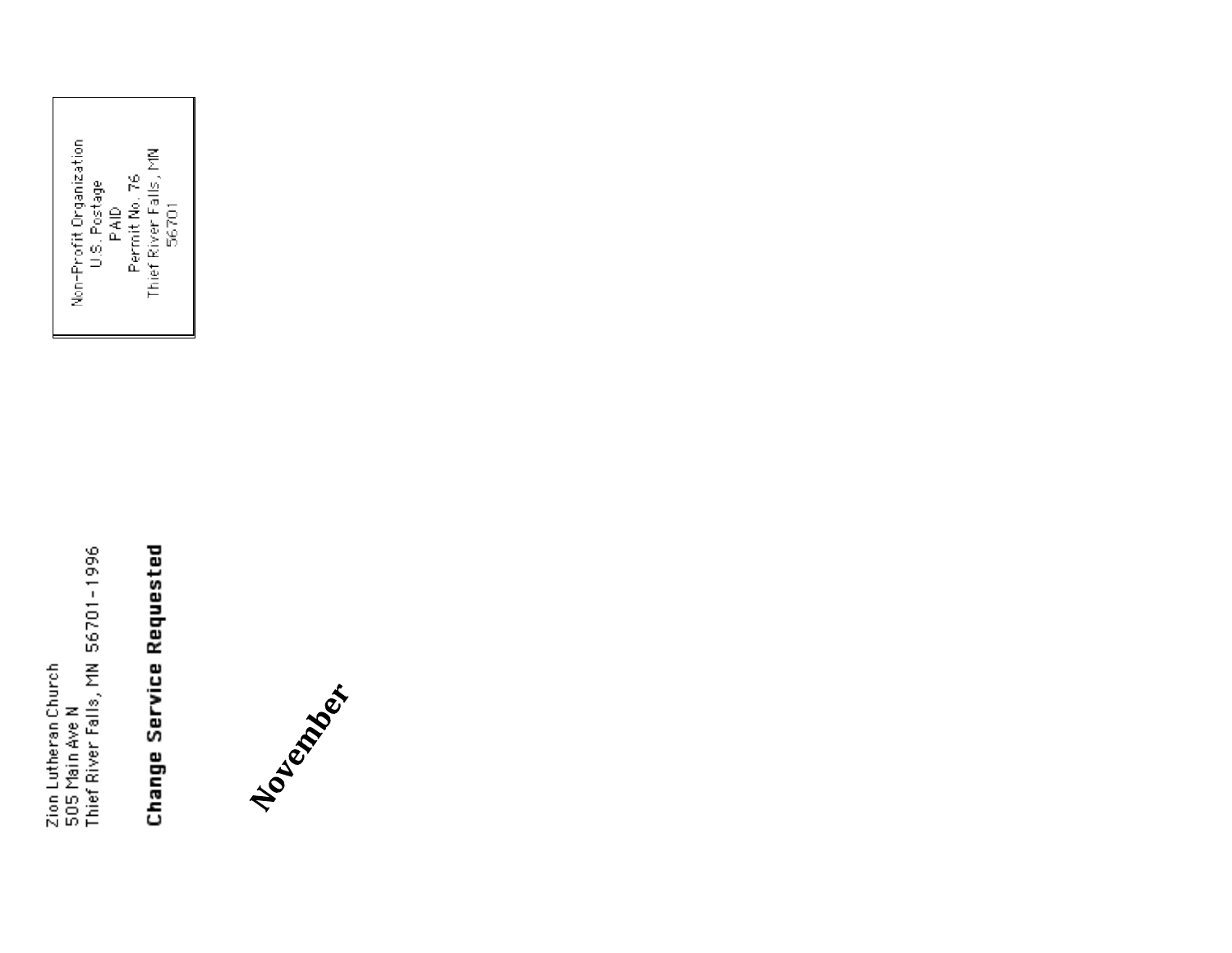|         | The Herald                                                                                                |       |
|---------|-----------------------------------------------------------------------------------------------------------|-------|
|         | Published monthly, to provide both<br>inspiration and information on<br>the activities of the Zion Family |       |
|         | Zion Lutheran Church<br>505 Main Ave N                                                                    |       |
|         | Thief River Falls, MN 56701-1996                                                                          |       |
|         | Phone - 218-681-3296                                                                                      |       |
| Vol. 20 | November 2020                                                                                             | No. 7 |

*"I give thanks to God always for you."* 1Corinthians 1:4

Dear friends in Christ,

Thanksgiving Day will soon be here when we gather as a nation, community, and family to express our gratitude to those who have made a difference in our lives and to our God who is the source of our every blessing. It is always



Often when I think of Thanksgiving, I think of those early pilgrims who came to this land in search of a new home and life. I think about them because I share their hopes and dreams as a modern-day pilgrim. It is always difficult to leave your family and friends and come to a new world and make a living. We know from history how the early pilgrims went through harsh experiences when they arrived here, but they survived because of the help they got from the native people. Out of that came the spirit of thanksgiving which we are celebrating every year as a national holiday.

As soon as I came to America, I fell in love with the beauty of this land and people. Even though I never experienced the kind of hardship the early settlers went through, I came to realize how hard it must have been for those pilgrims to achieve their dreams without the assistance of the native people. I am very grateful for the support I got through the years from so many people and from you. It would have been so hard to come thus far without such kind of help and support.

Many of us often take for granted our Thanksgiving holiday especially when things go well for us. What makes this holiday more beautiful and more meaningful is when we celebrate it in the midst of crisis like we are in now with this Coronavirus that crippled our economy and put our lives in fear and uncertainty. That is the time we see how powerful our sense of gratitude is.

Thanksgiving traditions remind us how important it is to reach out and help each other and celebrate the spirit of kindness and gratitude in good times and in hard times. What makes this holiday very pleasant is the social gathering we enjoy when family members and friends come home from far and near to celebrate the occasion with us. But this year, many people may stay where they are to protect themselves and their loved ones from this pandemic. Whether you celebrate with your family and friends like you used to or not, we wish you happy Thanksgiving.

Pastor Ale

- November 1 Holy Communion packets available outside church office
- November  $1 6<sup>th</sup>$  grade First Communion
- November 15 Pledge cards due
- November 15 Holy Communion packets available
- November 15 Operation Christmas Child boxes and donations due
- November 25 Community Thanksgiving Worship Broadcast only from  $Zion - 7:00 PM$  (not in person)
- November 26 Thanksgiving
- November 29 First Day of Advent



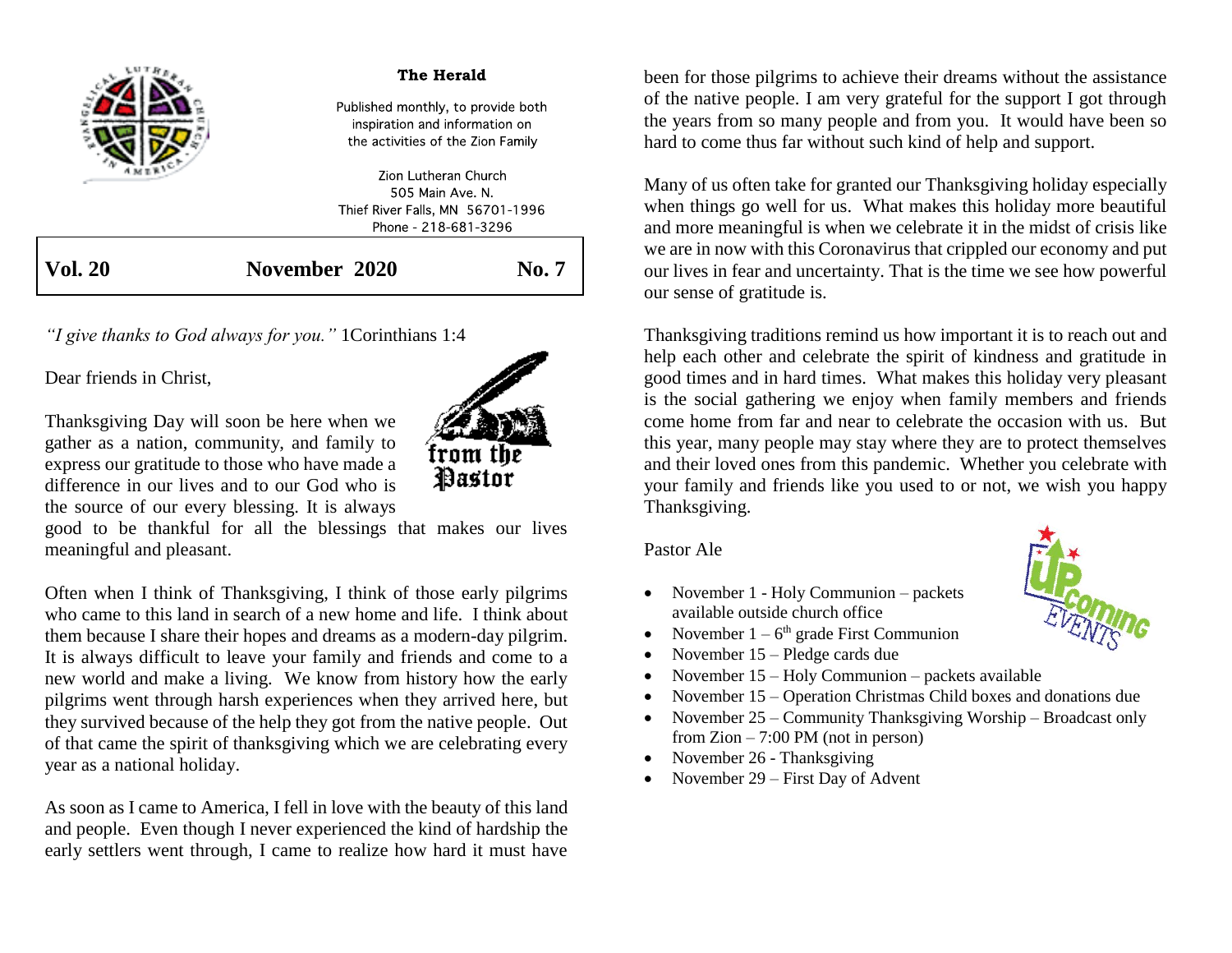### **President's Message Laura Rude**

Hello Zion Church Family-

I would like to thank you all for your prayers, positive thoughts, volunteer hours and financial support. Zion is a very special place to call our church home, but it would be just an empty



building without your dedication, love and support. Our stewardship drive will wrap up on November 15 and with that comes decisions for the upcoming year. Please keep the council in your thoughts and prayers as these decisions are thoughtfully planned out.

With in-person worship now taking place, it's exciting to see faces on Sundays and to worship together again. Thank you to everyone for your patience and having a great sense of personal responsibility to keeping others safe. Some exciting events to celebrate are - October  $25<sup>th</sup>$  the  $2<sup>nd</sup>$  Graders received their Bibles & 15 confirmands affirmed their baptism. On November  $1<sup>st</sup>$  our  $6<sup>th</sup>$  graders will take their First communion. (this should have happened last spring) God's blessings to you all. These activities provide me the solid confirmation that God is very much alive and working in our lives and in our church!

As we learn to adapt to the changes and our surrounding, we can be assured that God doesn't change. He doesn't move. He is always there to listen, to learn from and to grow closer to. HE IS OUR ROCK!

Many, slightly altered, activities will be taking place of the next couple of months. Please take time to learn about them and attend where you feel comfortable. Keep watch on our website, Facebook and church bulletin for updates and notifications.

Take good care of yourself and each other.

God's Peace~ Laura



**Community Thanksgiving worship Wednesday, November 25 7:00 PM – Broadcast only from Zion on Channel 3, KTRF, Facebook Live**





**Pledge cards due in the office by November 15.**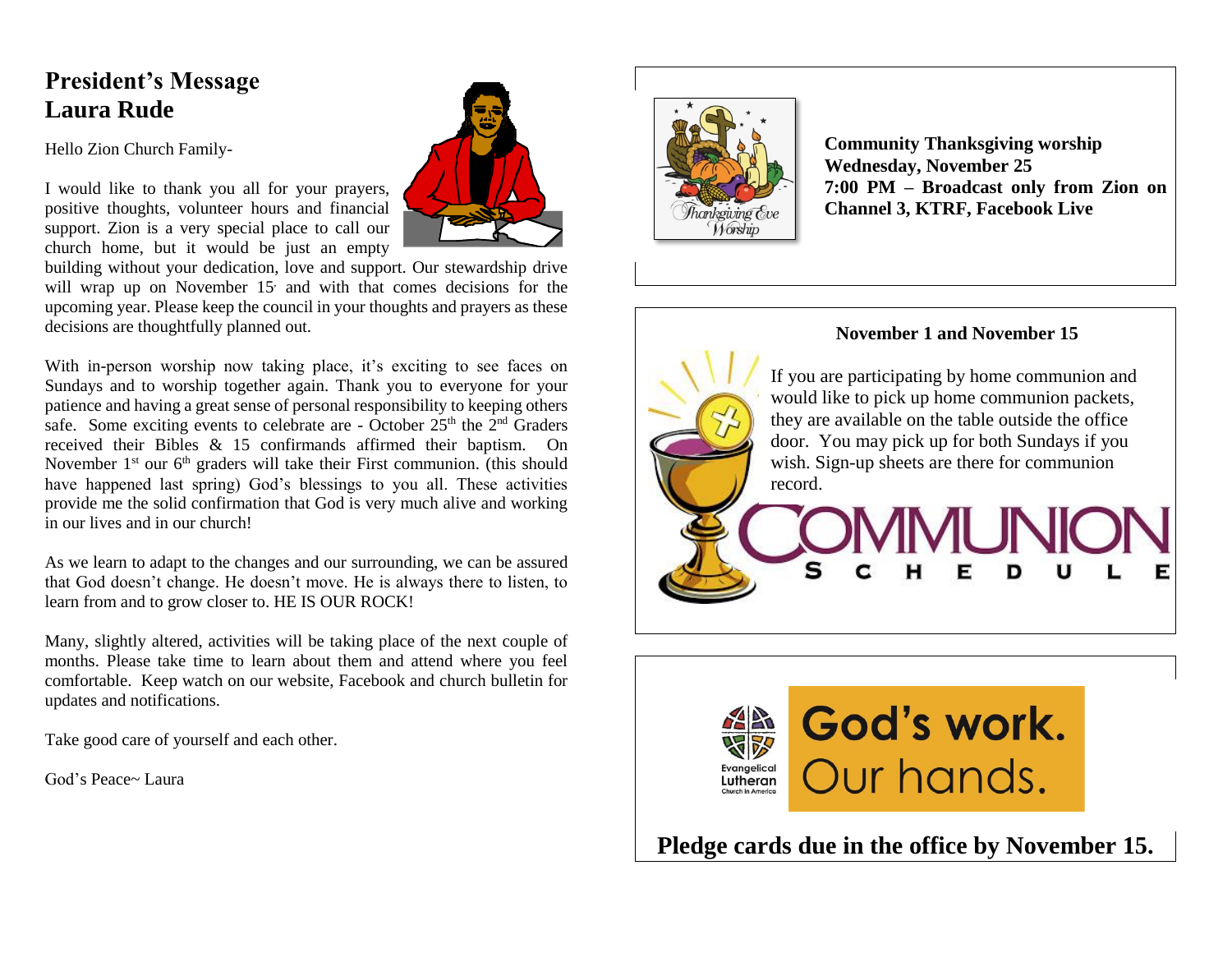#### **Parish Nurse Ministry**



What is the Parish Nurse up to? I am continuing to do my contacts as prior to this pause in life, mostly from home as I become aware of needs. I also worked with Darlene Hulteen to distribute masks every Monday since the first of April.

Zion is blessed with so many sewers and doers to make this possible. The community mask makers contributed masks as well. My thanks to all as you made a difference for so many, and this was verbalized greatly by the people in need. Please continue to contact me if you have any questions or needs which I can assist you with.

We all are becoming increasingly tired of this for sure and I thank you for following the Department of Health Guidelines. I know this is not easy at times but please remember during this virus fatigue, the reason we do this. We all want this viral influx minimized and to keep our businesses and schools open, as well as other essential services. We thank the many people that are working so hard to maintain and grow these.

It is very important to reach out to one another as well. A five- minute phone call to someone can make a big difference in their day and yours. There are many people doing outreach on their own, which is great and appreciated. We thank you for sharing Gods Love and your time. If you know of anyone that may need a virtual hug and a quick phone call please let me know through the office, and if you are willing to call someone please let me know as well.

Remember we are not alone, and we will get through this!

God's Love to all!

Parish Nurse Sandra Knutson

# **Energy Assistance**

The Inter-County Community Council is now accepting applications for the 2020- 2021 heating season. This helps pay a portion of home heating and electric bills after qualifying. You can contact the ICCC office at 218-796-5144, ext 4 or toll free 1- 800-778-4008 or E-mail at [neap@intercountvcc.org f](mailto:eap@intercountvcc.org)or more



information. There is also information with income guidelines on a poster by the north entrances. Applications are also available online at www.intercountycc.org. If you need help with this, please contact the Parish Nurse.

# Women ELCA

# **Lutheran World Relief**

Although Covid has limited our circles and groups that usually gather to make quilts and assemble various kits for missions, Zion delivered 12 quilts and 166 personal care kits to Grand Forks. The volunteer trucking company there will transport them to a collection point in the Cities.

Thank you to all who helped with this mission work.

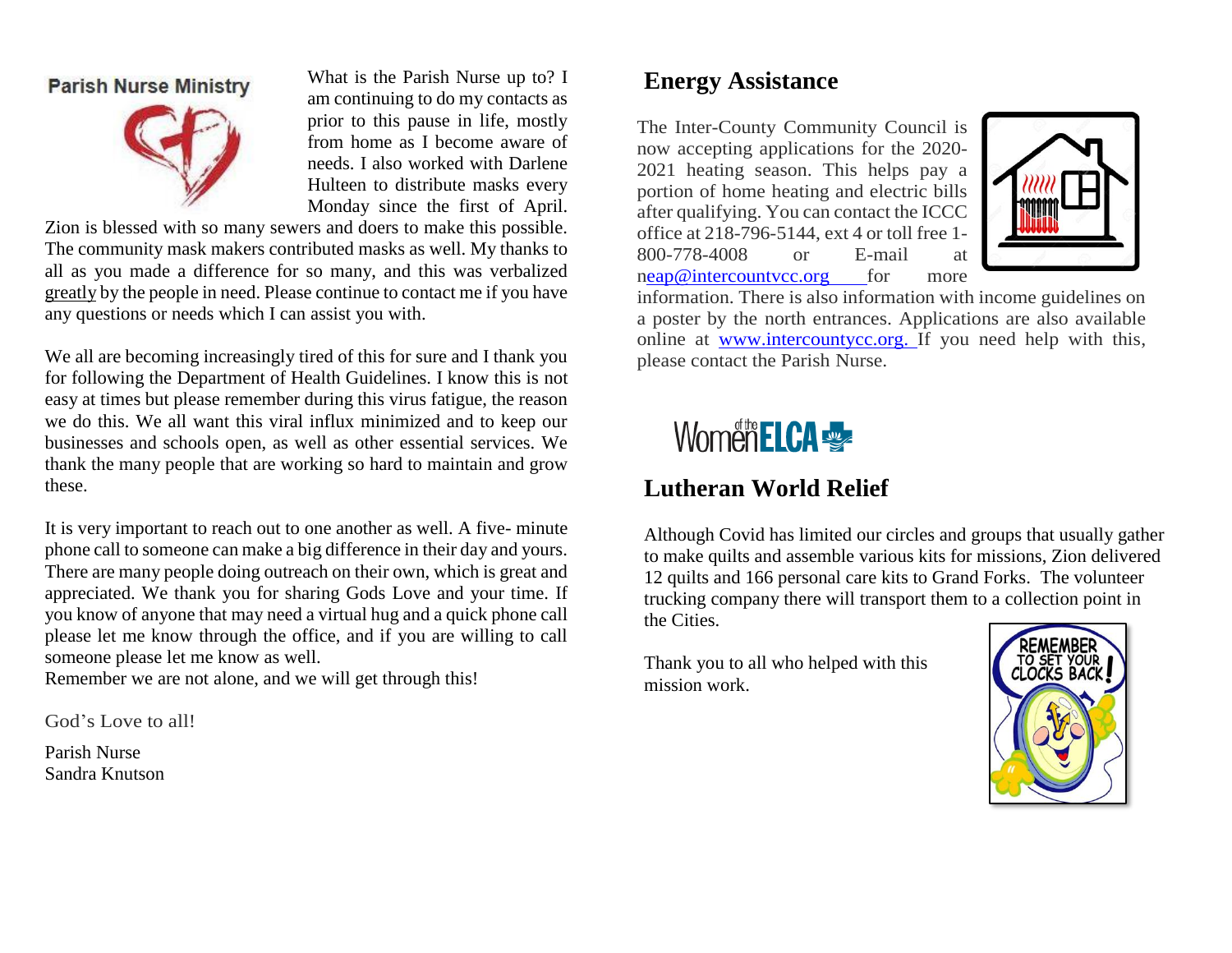### **Worship Together in the Sanctuary**



Zion – 8:30 - Silver Creek – 10:00 Wear your favorite mask and follow guidelines.

# **Worship Online**

If you choose to worship from home, take advantage of the alternatives to in-house worship.

- **KTRF** radio  $-1230$  AM at 8:30
- Cable TV Channel 3 KTRF
- Log into Zion's Facebook page *– Zion Lutheran Church – Thief River Falls* - and watch a livestream through Facebook Live.
- Log in to Zion's webpage **ziontrf.org** and listen to the service over the internet. Directions below:

Under *Categories* on the bottom right side of the page, select – *Listen Online*. The link will appear in the upper left of the page. Click on the link - <http://radio.securenetsystems.net/v5/KTRF> Then click on the blue arrow to listen to the worship broadcast.

# **Church Re-opening Guidelines**

- Stay home if not feeling well.
- Wear face mask/covering while inside the church
- Practice social distancing
- Seating will be spaced out accordingly to household occupancy
- Offerings can be dropped off at the designated locations in the back of the church
- The church will be thoroughly cleaned and sanitized after each service
- Love and respect each other by applying personal responsibility to these guidelines

#### **Madison Crane**

Director of Children, Youth, and Families Zion and Redeemer Lutheran Churches [rzyouthfam@gmail.com](mailto:rzyouthfam@gmail.com) 608-535-9151



Dear Zion Families,

Peace & grace to you Zion families! As

we are getting ready for this winter ahead and finding what God has in store for us, looking back at the last month and seeing how God has been faithful and protective over Zion is amazing to reflect on. Ending the month of October with Confirmation and 2nd Graders getting their Bibles was a great reminder that God is working in all ways to walk with us along our journey of faith.

I am excited to share that the confirmation classes will be meetings in-person! We are considering the county's positive and active cases and will assess those numbers to ensure safely gathering together. If your student is not feeling well or is in quarantine and is unable to attend in-person, a Zoom option will be offered. Please let me know via email by 3pm on the day of their class if they're unable to attend in-person. Zion has posted the plans and guidelines to follow and we will adhere to that for gatherings such as these classes. Any changes in these plans will be communicated via email and/or the Remind App. Sunday School will continue to post a weekly video on their YouTube channel with the weekly lesson. The 6th & 7th graders will still have a Zoom Devotional with me on the 2nd and 4th Sundays at 9:30am.

On November 18th, at 6:30, Matt Bishop will be sharing his testimony with our 6th-12th grade students and their families. I had worked with Matt through our sports connections when I was in high school and college. He was diagnosed with cancer and while hospitalized used his CaringBridge website updates as his testimony to God. Matt is in the process of turning those blogs into a book now and continues to share his faith through sports and positivity. More details will be shared with the 6th-12th grade families soon.

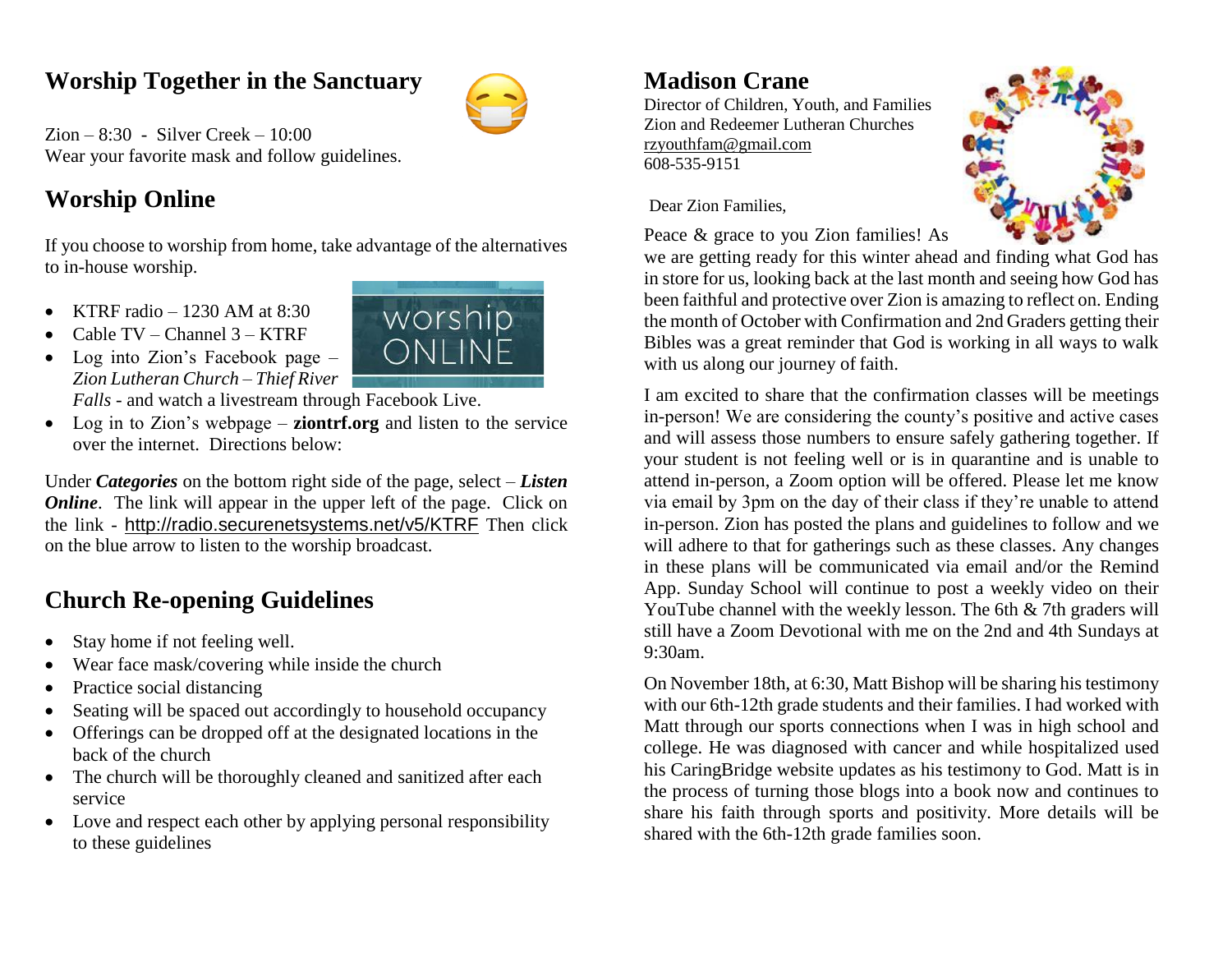As we are refiguring some of the Zion youth activities, I am excited to share that slime things to be looking for are:

**Noisy Offering**: Thanks to the creativity of Laura & Robert Fay's family we have new enamel mugs that will be placed by the offering plates that loose change may be placed into for this month of November the Thief River Falls Food Shelf. Due to Covid precautions children won't be coming up to the altar for a Children's message and collecting NoisyOffering.

**70+ Meal:** There will be details coming soon about the new plan that Confirmation students will be able to share with our members that are *sixty-five or more years of age*- as we are unable to continue the 70+ Meal tradition- but we will still thrive with this new opportunity!

As temperatures cool down, may God's love and grace wrap you up in warmth. Share that joy with others in these changing times. On October 20th, I celebrated working ONE complete year here and I look forward to continuing working with our Redeemer and Zion families with a full and grateful heart!

Madison Crane

#### **Our Prayer During This Stressful Time**

Dear God,

You remind us over and over in your Word that you are always with us. You tell us not to fear, and you draw us close into your Presence. You're the only place we find refuge in the storms that surround us right now. You're the only place we can find peace and strength. So we ask you for your words of truth and power to strengthen us. Thank you for your goodness. We look to you today, our Lord and Savior; it's your face we seek.

Amen

### **Silver Creek**

It has been a long time awaiting but we are back in the church with in-person worshiping. So nice to be together as a congregation. Masks and social distancing make it difficult to see if we are



smiling, but the happiness in our hearts is felt deeply. If you are comfortable, please join us for worship. Our service is still at 10:00 AM.

Community Thanksgiving Services on November 25th will be held virtually at Zion this year. Check Zion's schedule for time and details.

Silver Creek Council will meet after services on November 22.

We are excited that there are a couple families that would like to become members of our congregation. We are looking to get that scheduled soon. If you know of anyone that might be interested, please contact one of the deacons: Clark Nelson, Connie Stock or Roger Nelson.

Have a nice Thanksgiving. but stay safe. Let's remember this Thanksgiving to take time to reflect on our many blessings.

Bev Ruprecht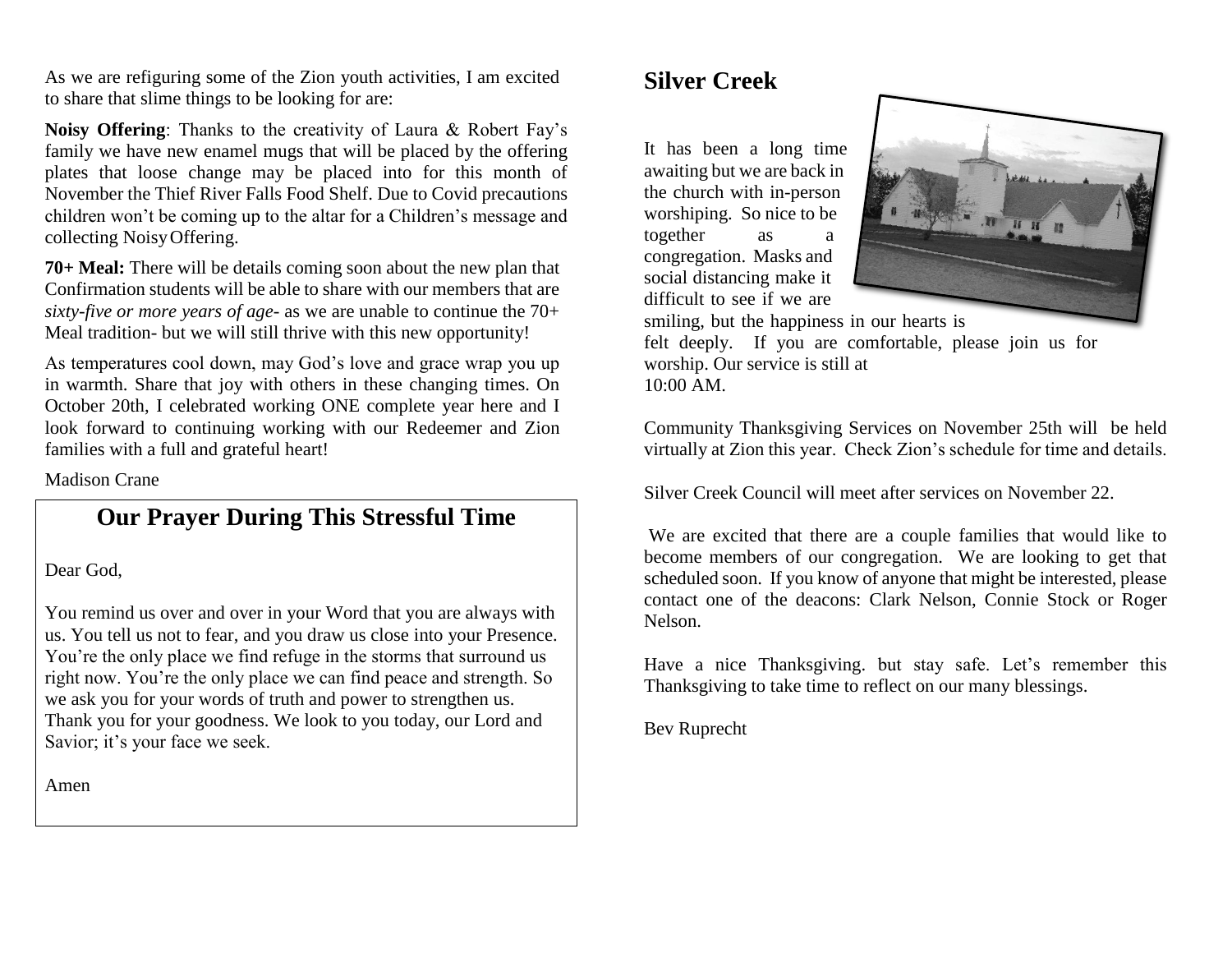

**Via Zoom October 22, 2020**

The Parish Planning Council meeting was called to order by President Laura Rude at 6:30 pm. In attendance were Laura Rude, Pastor Ale, Barbara Overbye, Tim Numedahl, Madison Crane, Marijo Nabben, Dennis Yost, Glenice Johnson, Mike Spears, Teri Forsberg and Deb Holtan.

Pastor Ale led the council in prayer.

September's Secretary's Report will be presented at November's meeting.

A letter will be going out to the congregation along with the 2021 pledge card. Being the letter is going out at such a late date, the return date for the pledge cards will be November 15, 2020.

The Treasurer's Report was filed for audit.

Pastor Ale reported things have been busy. He mentioned his letter to the congregation in October's Newsletter about the message Pastor Darrel Golnitz gave on Mission Sunday. The life changing gift that this congregation supported raising enough money for two wells in Africa a few years ago, now we can have the opportunity to help raise money for two new homes in Latin America. So far \$1,600.00 has come in for this mission. The council agreed this is a worthy cause. Also the joint Thanksgiving Eve service was discussed. This year is Redeemers turn to host, but with the challenges of Covid, Pastor Cory has asked that Zion host the service because of our radio and TV

broadcast. There will be no in person service. Redeemer has the capability to do live streaming on YouTube and Facebook and will offer that option as well.

Madison Crane reported that there are 11 Second Graders receiving their Bibles at the 8:30 service on Sunday. There are 15 Confirmands that will have their own service at 10:30 for their Confirmations. Thank you to the Merry Mask Makers who made red masks for each Confirmand. Sixth Graders are preparing for their first communion and that group will also have their own service on Sunday November 1st at 6:00 pm. This year's confirmation classes are small enough that they are going to be given the option to attend in person or if not comfortable to attend through zoom. Discussion has been on going on the 70 plus Thanksgiving Dinner. The council offered several suggestions. Credits for Acolytes for the confirmation students have also been a challenge, as well as Noisy Offering. Noisy Offering for the month of November will go to the local Food Shelf.

Opening of the church to outside groups was discussed. A motion was made to allow the Boy Scouts, Cub Scouts and Girl Scouts to meet in the church with the limitations that were mentioned with the possibility that if the numbers get too large or due to their behavior in the church will be reconsidered or could be stopped. This would also include the SAIL groups. The motion was seconded and carried.

Mike Spears will check on the cost and effectiveness of a "fogger" for sanitizing the church.

Glenice Johnson relayed questions from Worship Board's chairperson, Sharon Jorde about the need for communion setup. Also with Sharing Servants, Glenice asked about the need for an usher(s) during the Sunday morning worship. The council suggested a possibility of one usher to direct the congregation during communion and to take charge of the offering. WELCA received notice of a fall pick up of the Personal Care Kits, School Kits and quilts for northeastern North Dakota being held in Grand Forks, North Dakota. The kits and quilts were boxed and transported over to Grand Forks. Glenice will be including this information in her Temple Talk for this coming Sunday.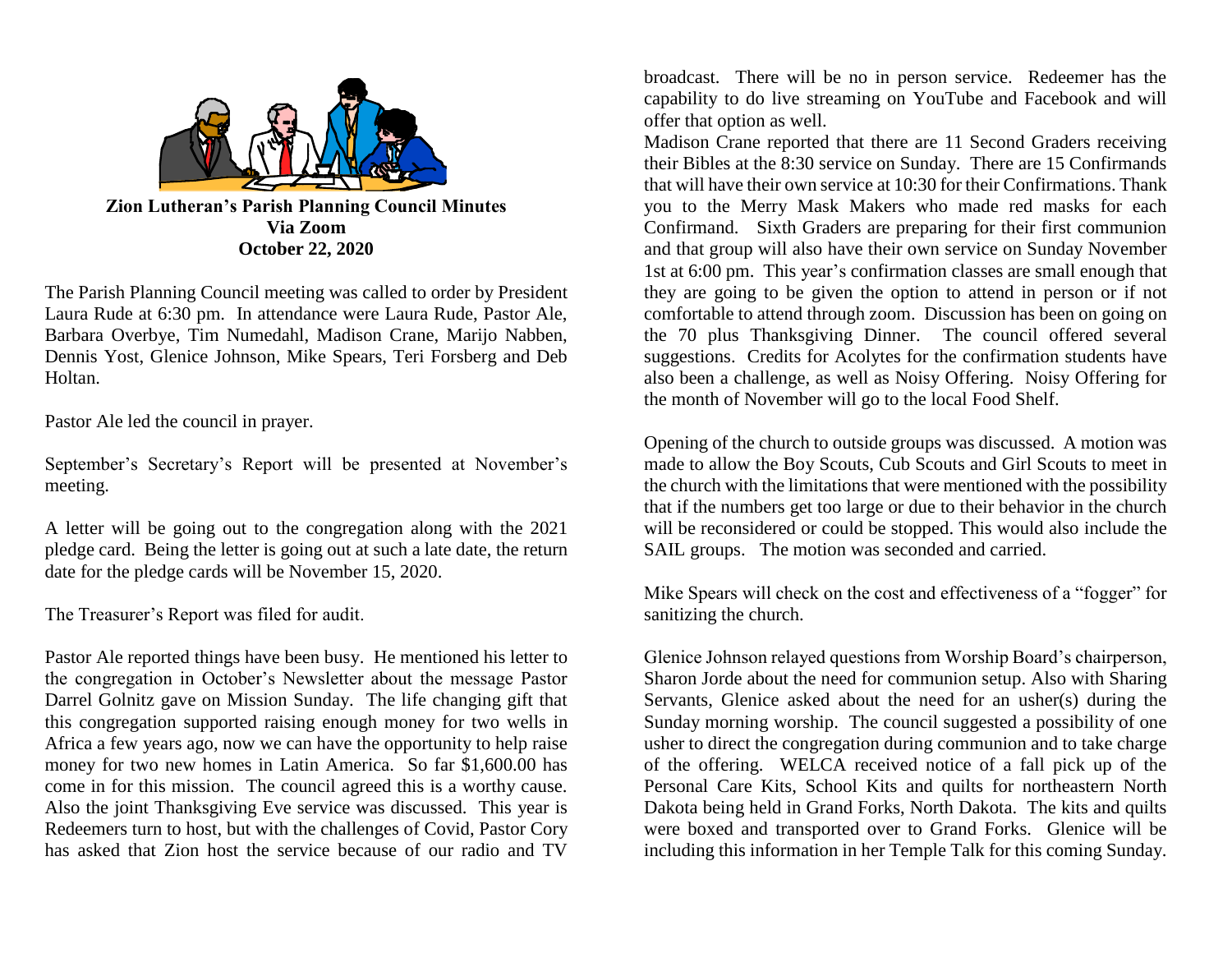Dennis Yost brought up Spirit of Giving as a concern this year with Covid-19. Last year's committee will try to schedule a meeting as soon as possible to talk about options hoping to still be able to hold this event as there will be more people in need of this outreach.

Tim Numedahl asked about the planning committee getting together. Madam President asked the council if they would meet at a special meeting separate from a regular council meeting to discuss a separate agenda that would pertain to the planning committee. Hopefully this can be held the first part of November.

The meeting was adjourned at 7:55 PM after praying the Lord's Prayer.

Respectfully submitted by Deb Holtan, Council Secretary





and the Caribbean.

When Pastor Darrell Golnitz from Food for the Poor visited Zion on Mission Sunday, he talked about how so many millions of people in Latin America and Caribbean countries live a very difficult life with very little food and very poor housing.

He challenged Zion to join FFP's mission of providing housing for two families. Food for the Poor builds houses with access to sanitation and clean water for only \$3,800 per family. Housing for two families would be \$7,600.

Zion took up Pastor Dan Kolander's challenge from Water to Thrive three years ago and raised \$7,600 to build two wells in Ethiopia.

Let's meet this challenge from Food for the Poor and give two families a sanitary, safe house.

\$1,600 has been donated already. Let's add to that!!!!



Food for The Poor is an ecumenical Christian nonprofit organization based in Coconut Creek, Florida, that provides food, medicine, and shelter, among other services, to the poor in Latin America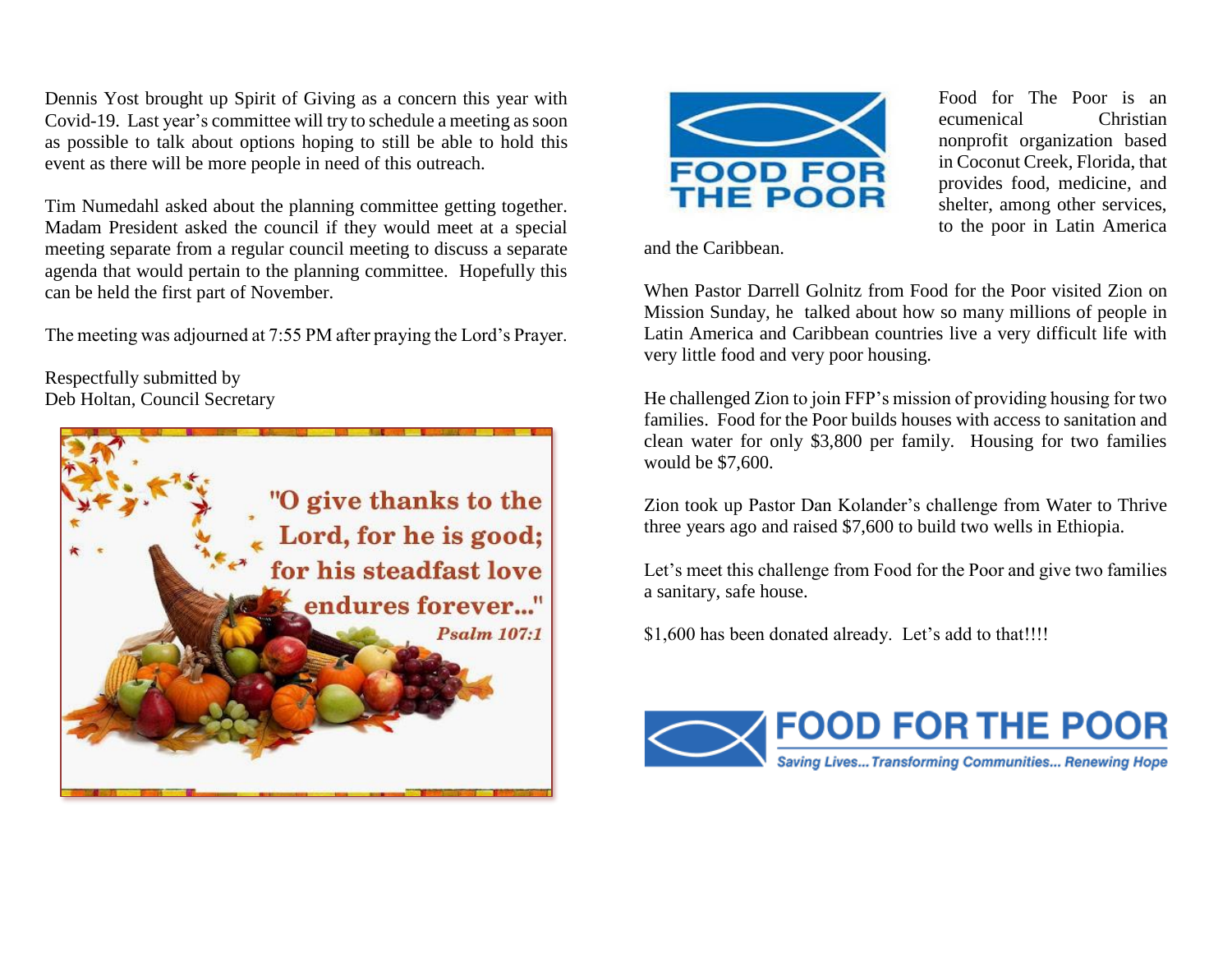#### **Confirmands**

# *Sunday School News*



**We have officially kicked off 20/21 Sunday school virtually, and it's going great!** We hope you have enjoyed our guest teachers and lessons! Make sure you check us out every week between Sunday and Saturday to make sure you don't miss a lesson.

#### **Reminder:**

Every Sunday Becky and Davina will post a NEW Sunday school video with that week's lesson. The lesson will be up from Sunday through the following Saturday, so families have time to review it as many times as they want! The previous week's lesson does have to be removed prior to us posting a new week's lesson (due to copyright laws) so make sure you watch the video while you can!

Our videos will be shared via a YouTube link on both our Facebook Page as well as Remind.

- Parents Please make sure you like our Zion Sunday School Facebook Page as this is where all Sunday Class Videos, updates and information will be shared!!
- **Facebook**: Zion Lutheran Church Sunday School TRF
- If you don't have Facebook, please make sure you sign up for Remind!
- **Remind:** @ziontrfss

We are asking that parents share pictures of their children watching the lesson video or filling out that week's lesson pamphlet. Text them to Davina at 218-689-4965. We will post them to our Sunday School Facebook page.

If you have any questions about Sunday School, please let Becky (218-686- 5563) or Davina (218-689-4965) know.

Zion Confirmation Students that affirmed the promises of their Holy Baptisms:

- Aliyah Lyn Alby
- Isabella Elise Berzinski
- Madison Ann Bregier
- Isaac David Dakken
- Isabella Sophia Ek
- Mattea Claire Erickson
- Abigail Helen Flaagan
- Dylan James Hahn
- Kaylee Ray Gladys Lilja
- Benjamin Michael Nelson
- Daniella Jo Niebuhr
- Morgan Mathew Rude
- Austin Gerald Tabatt
- Alex Sanders Von Holtum
- Chesnie Renae Wojciechowski

### **2 nd Graders that received a Bible**



Iver Bertilrud, Michael Durham, Bentley Hermanson, Brooklyn Leines, Kenzie Miller, Brooks Olson, Isaac Philipp, Blake Scheef, Paisley Schneider, Connor Van de Streek, Amelia Wilson, Penelope Nelson, Lincoln Thomas